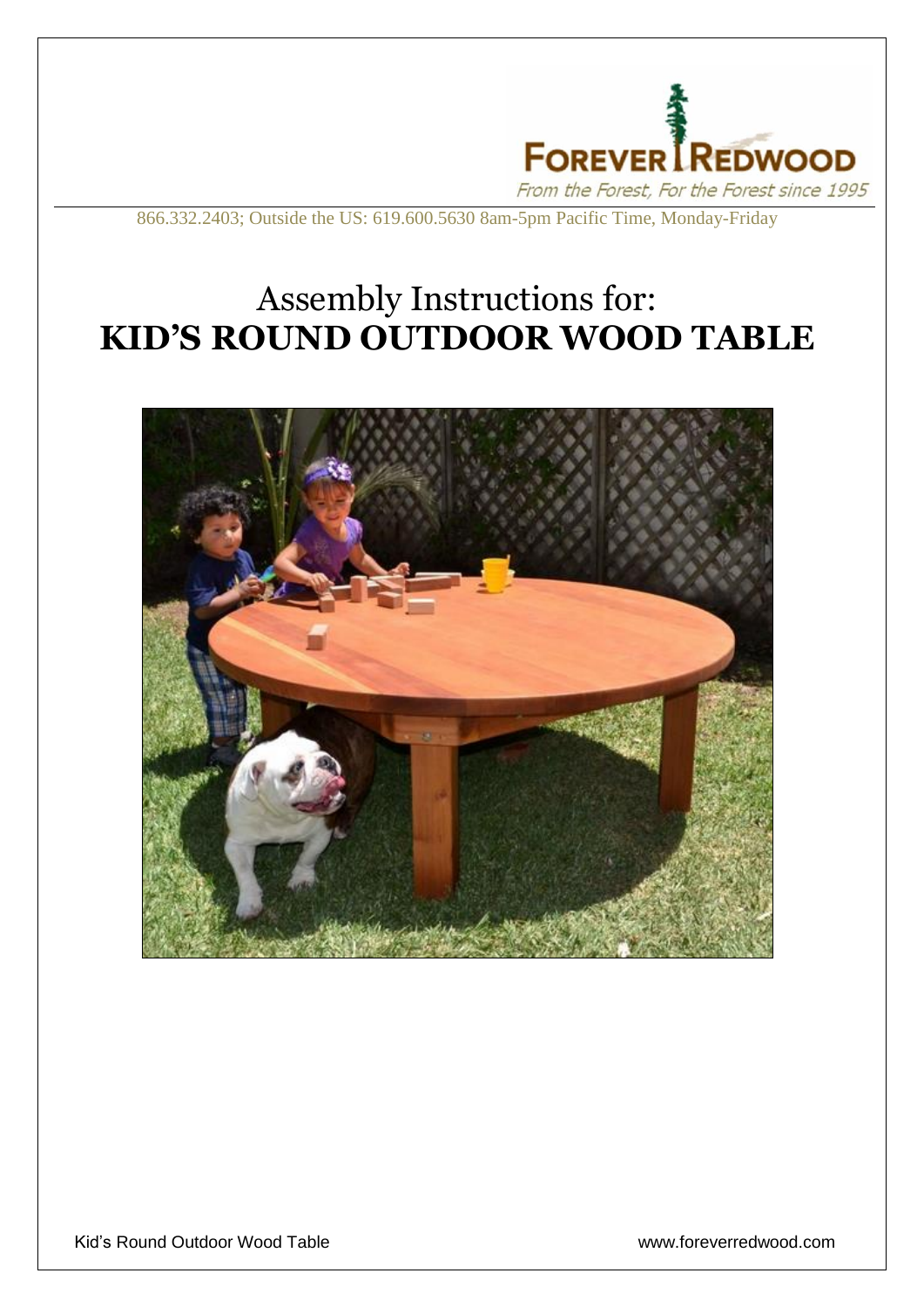## **CONTENT OF BOXES**

| Quantity                | <b>Description</b> | <b>Drawing</b>                                  |
|-------------------------|--------------------|-------------------------------------------------|
| 1                       | Tabletop           |                                                 |
| 4                       | Legs               |                                                 |
| $\overline{\mathbf{8}}$ |                    | 3 1/2" x 5/16" Carriage Bolts, Washers and Nuts |
| 4                       |                    | 8" x %" Carriage Bolts, Washers and Nuts        |